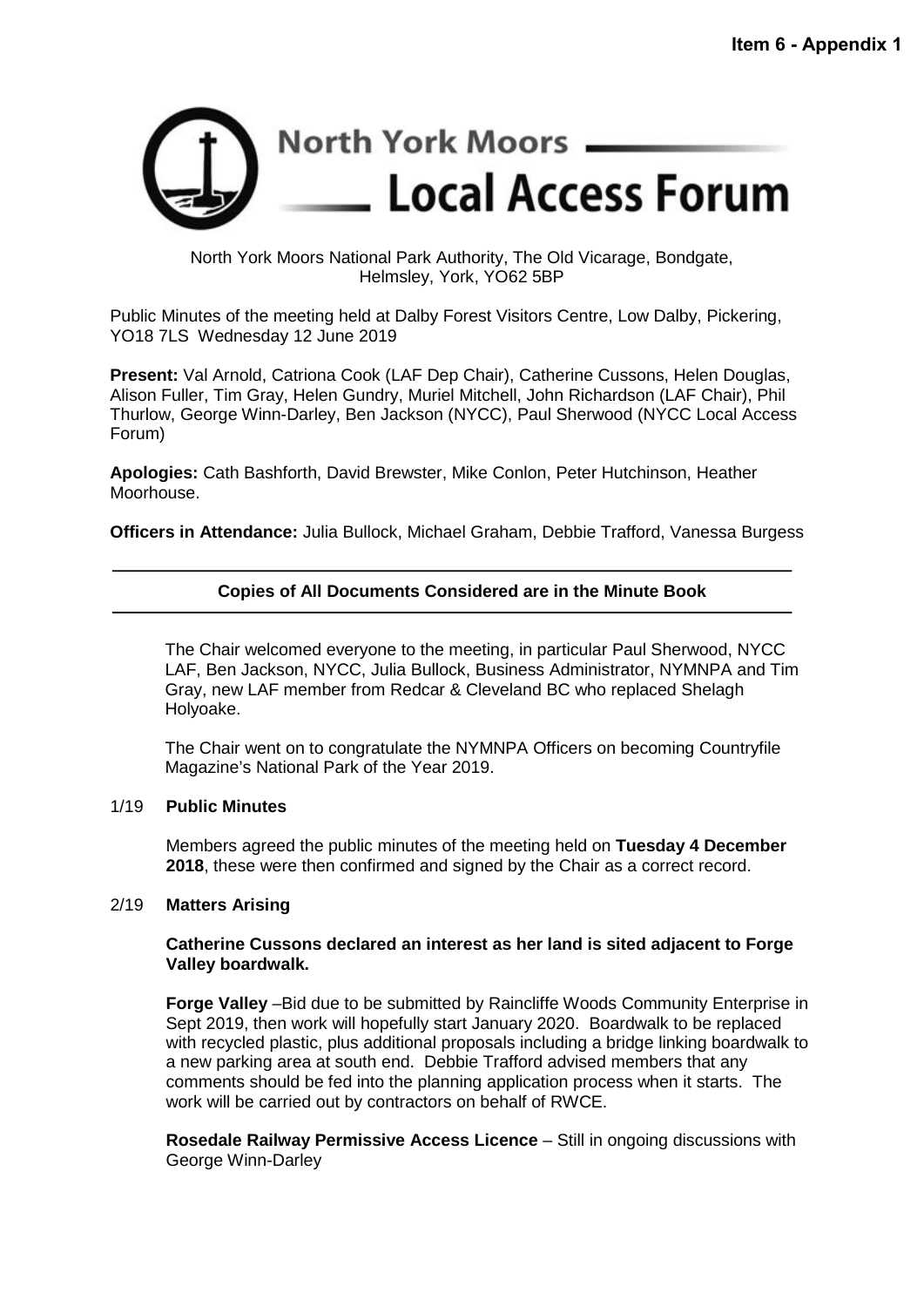**Mowing Grass Verges** – Alison Fuller expressed a view that the note in the Moors Messenger regarding grass mowing didn't send out a strong enough message. Debbie Trafford asked members for their thoughts/suggestions on the issue. A brief discussion followed which included:

- The need for more education
- Biodiversity/wildlife needs
- Highway safety
- Local Parishes supporting

**Action:** Debbie Trafford to speak to Conservation Dept re: carefully worded/reinforced messages. It was agreed that this is a matter for the Conservation Dep to take forward. Any work undertaken would be dependent on resources.

**Creation of Public/Permissive Bridleway** – Bridleway (Ugglebarnby) was part of planning permission which Sirius should complete late 20/21

**Action:** Debbie Trafford to note the need for improved bridleway links in the area and consider for future funding opportunities.

**Guidelines for the organisation of recreational events** – Debbie Trafford advised the meeting that the Guidelines were now available on the Authority's website. Alison Fuller asked if her amends had been checked/included?

**Action:** VB to circulate a copy of document to LAF members once Debbie has checked the document in relation to Alison Fuller's amends.

**Malton/Pickering Cycle Route** – members thanked Helen Gundry for all her work on this route which had recently been approved.

**Livestock worrying** – Debbie Trafford informed members that there were no longer resources available to support this work going forward. A brief discussion followed regarding messages on education, signage, good practice, development of good links with both visitors and local communities.

**Action:** Debbie Trafford to request that: a note in future Moors Messenger from North Yorkshire

Police; include an article in future Out & About guide re: visiting the NYMNP with dogs/enjoying the NYMNP with dogs. Debbie Trafford to follow up with RSPCA re: messages and sharing crime related information on social media and across Police forces such as North Yorkshire and Cleveland Police.

# 3/19 **Fire Severity Index**

Natural England review of FSI reported that the FSI had performed as expected during the summer of 2018. A key issue was felt to be awareness raising.

# 4/19 **Accessibility and Business Plan**

Debbie Trafford updated members advising that the Authority had been in consultation with the NYM's Disability Advisory Group (DAG). The Authority plans to continue maintaining the current easy access routes, but is unable to maintain large numbers of additional routes to the same standard due to lack of resources. Disabled access needs to be considered in all the work we do, being mindful of small changes/adjustments which could be made to enhance/improve disabled access throughout the NYMNP. Rangers have been asked to consider 3 improvements per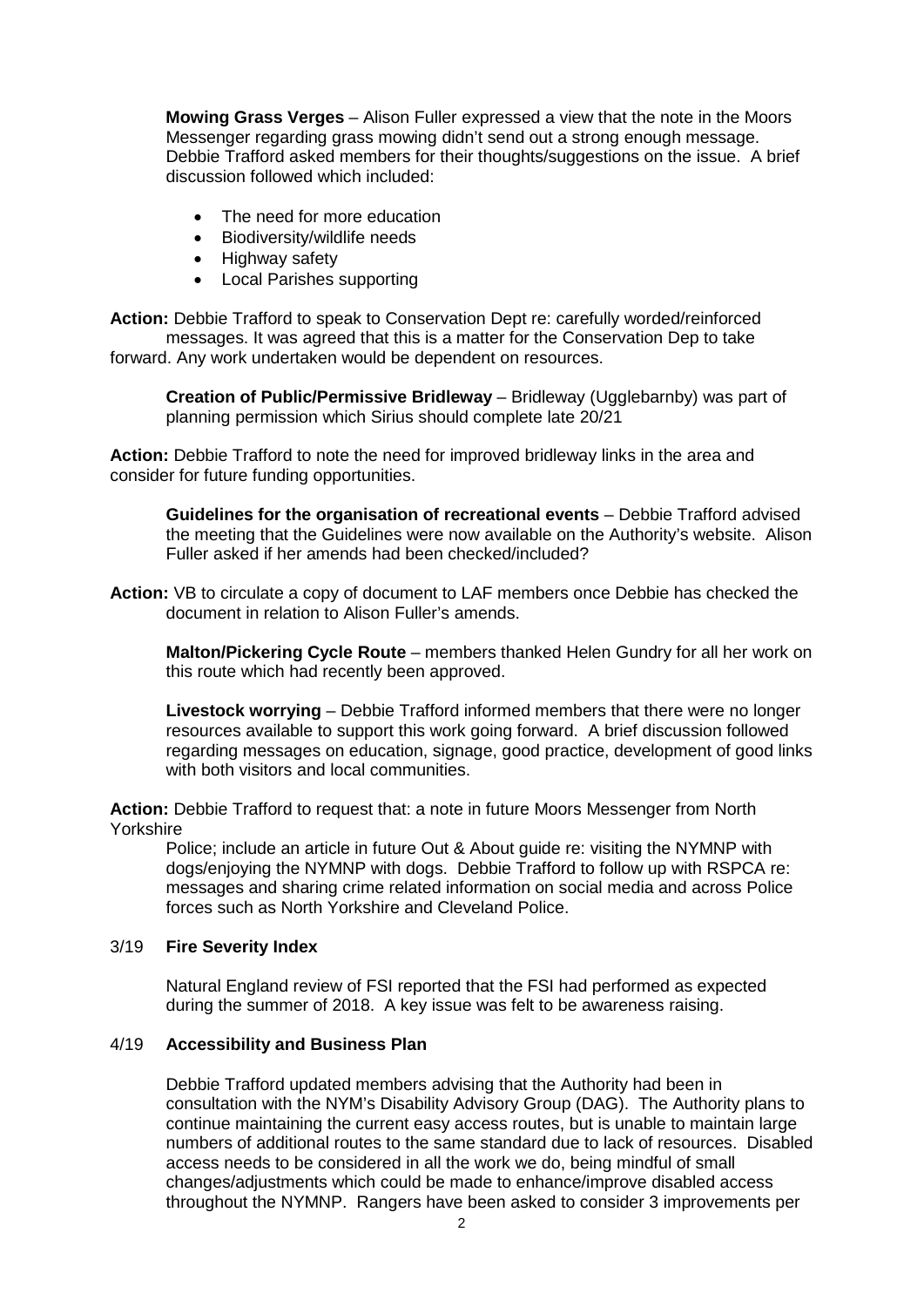area, to make routes more accessible, plus there is a need for wider scale communication going forward. The Authority has already widened the DAG membership to include those with sight and dementia issues. Members considered that more thought was needed regarding disability in its widest sense and also that sometimes increased access could also give rise to increased issues, such as making fly tipping easier where bridleways are widened to

Debbie Trafford informed LAF members that a report would be going to Authority members focusing on priority routes, strategic links, scheduled maintenance etc. Authority Members need to be aware that non priority routes still have maintenance issues.

- Promoted route a route actively promoted by the NYMNPA via our website.
- Priority route routes considered important or essential.
- **Best Value Performance Indicator target – 95%**
- Surveyed annually

accommodate disabled access.

- Non-priority route all other available routes
- **Best Value Performance Indicator target – 80%**
- Surveyed biennially

## 5/19 **NYCC UUR Work Update**

Ben Jackson updated members on NYCC's UUR work programme 2018/19 and plans for 2019/20, giving examples where appropriate. Ben advised that in certain cases NYMNPA staff undertook work on behalf of NYCC, though other work was contracted out elsewhere. To report issues people should e-mail: [paths@northyorks.gov.uk](mailto:paths@northyorks.gov.uk)

One member asked how the UUR work would be prioritised.

Ben Jackson informed members that work would be prioritised by things such as the importance of route and strategic links to other routes. Previously completed URMAG (Unclassified Roads Member Advisory Group) work would help inform UUR work going forward.

George Winn-Darley asked Ben Jackson and Val Arnold to pass on thanks to NYCC for funding the UUR work.

#### **Helen Douglas left the meeting at 2pm**

#### 6/19 **National Parks Review**

Michael Graham informed the meeting that the Authority had sent a response in December 2018.

Some of the issues/comments raised by Officers as part of the NYMNPA response included:

- Improved quality of rights of way in the National Park 20% since 2001
- Every £1 of Defra grant spent generates at least £7.21 of social value
- Need to strengthen the powers of NP's around Wildlife
- Broaden the Socio-economic duty to include the health and wellbeing of visitors to the NP's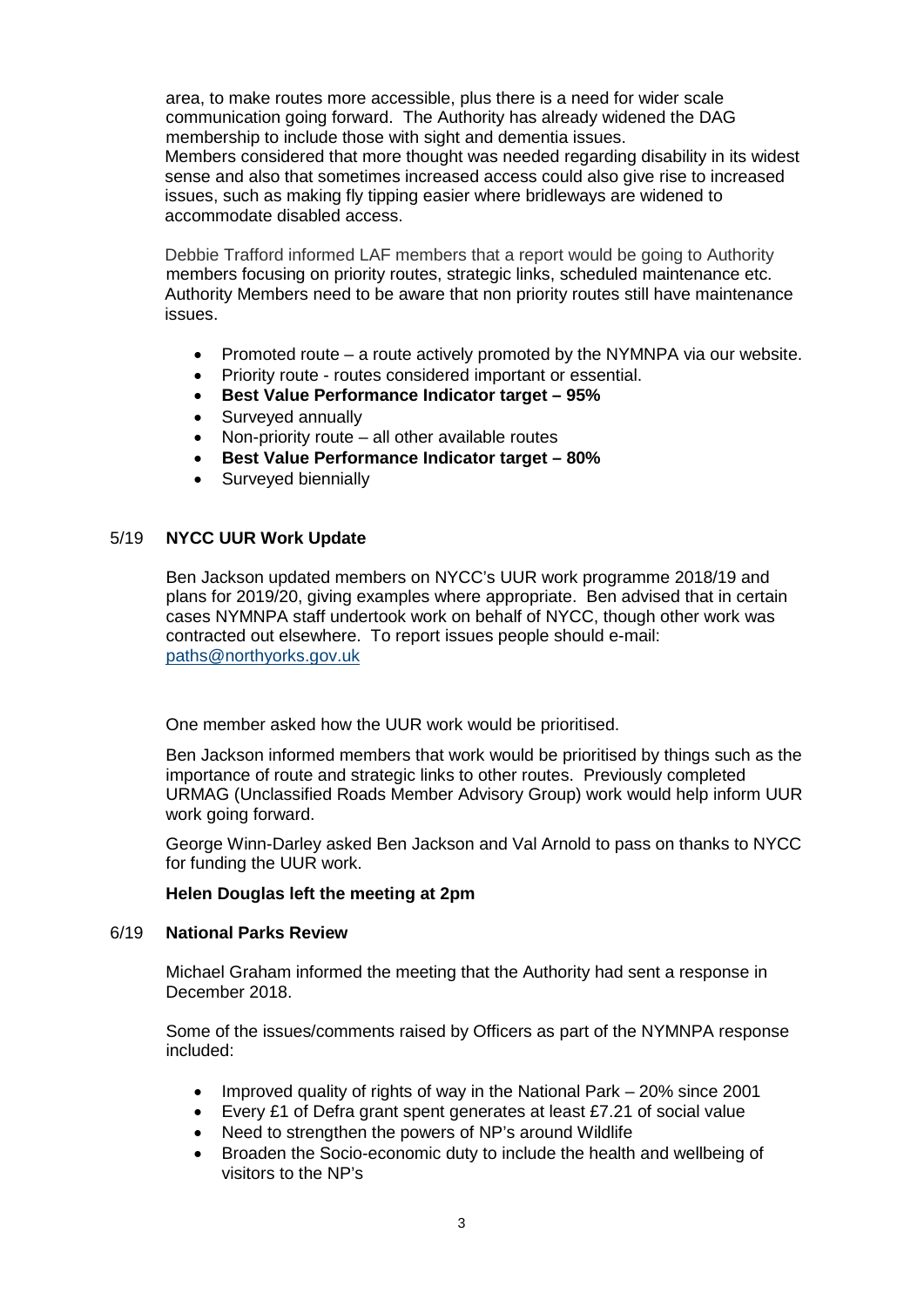- Suggest transfer of legal responsibility for practical management of RoW to NPA's Make it easier to address legal but harmful use of greenways by mechanised vehicles where the special qualities of the NP are affected
- Improved signage from major roads
- Public transport

LAF members still had an opportunity to respond if they wished to do so via the following e-mail: [Landscapes.Review@defra.gov.uk.](mailto:Landscapes.Review@defra.gov.uk)

**Action:** John Richardson to co-ordinate with LAF members

## 7/19 **Biosecurity and tree disease**

John Richardson gave members a copy of a leaflet by Forestry Commission England called - Ramorum disease of larch; advice and support for woodland owners and managers. A brief discussion followed regarding biosecurity.

## 8/19 **Ryevitalise**

Stage 2 of the funding (habitat improvements in River Rye) has been secured; staff are currently being recruited to the relevant posts.

## **Catherine Cussons left the meeting at 2.20pm**

## 9/19 **Environmental Impact Assessments for woodland planting**

Consultation on Woodland Planting on Open Access Areas, it was agreed John Richardson would co-ordinate with support from George Winn-Darley and Catriona Cook.

**Action:** Alasdair Fagan to contact John Richardson in first instance.

#### 10/19 **Access to the National Park by Public Transport**

Helen Gundry updated members on Moorsbus:

- Moorsbus running May-Sept, also serving Dalby during the week to access bike facilities in the Forest
- Revenue issues continue
- Suggested days out leaflet, linked to moorsbus routes, have now gone out the libraries etc.
- Moorsbus would like to have an article in Moors Messenger, May 2020

**Action:** Contact Helen Gundry for Moorsbus timetables **Action:** Helen to contact Communications Officer at the NYMNPA later in the year to discuss inclusion of article in Moors Messenger.

Michael Graham gave members a brief update on the Cinder track:

- Sustrans received funding to undertake surfacing work at the Whitby end of the track, though may be able to stretch funding to Hawsker
- Volunteering increasing and NP to agree a volunteering plan with SBC
- Coastal Communities project signage on the track to link to businesses
- Tarmac planned for each end of track, the remainder will be Ultitrec, though damage caused by vehicles needs resolving before the ultitrec is laid